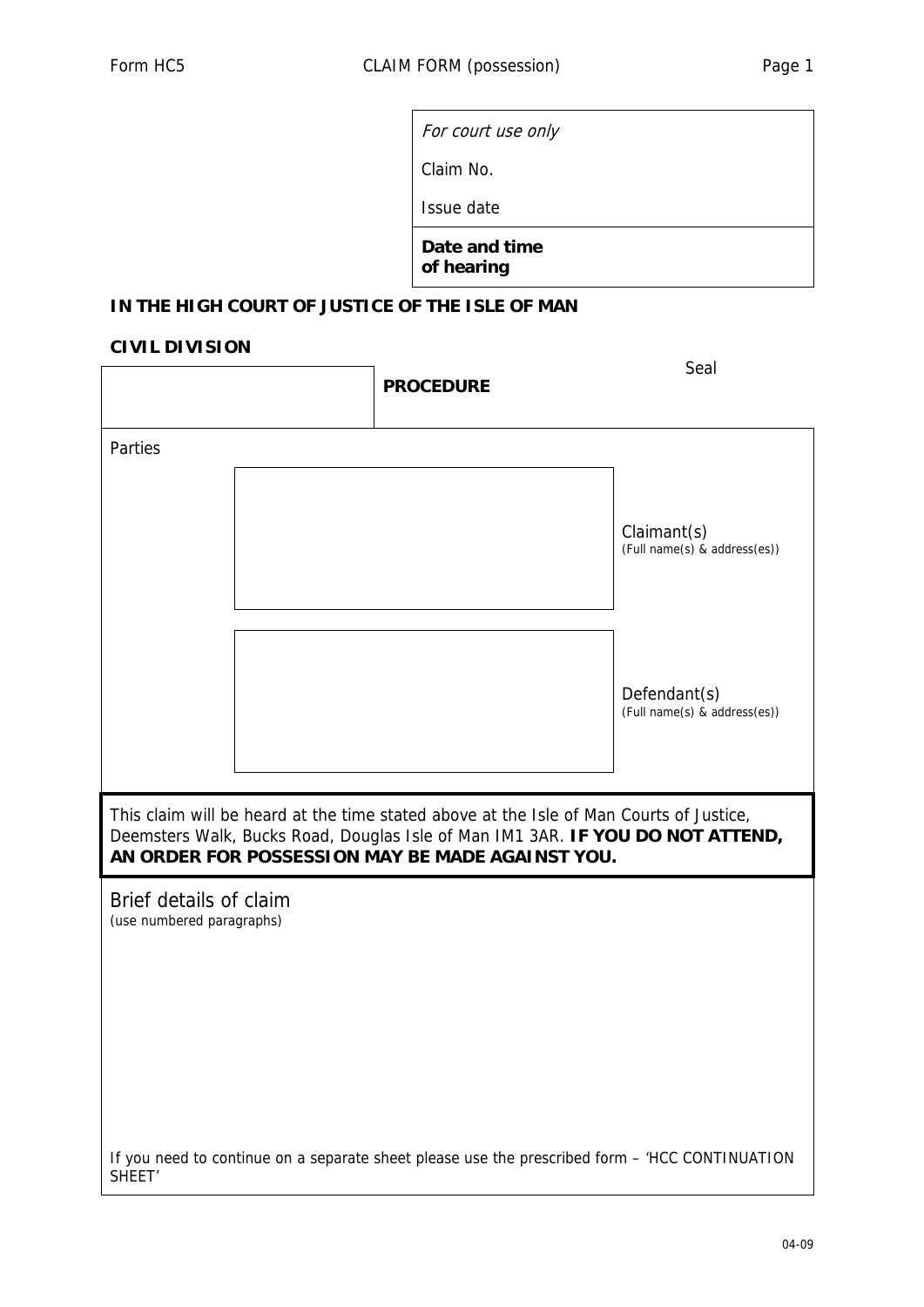| The claimant is<br>claiming<br>possession of:                                                                 |  | Address or description of land: |                                             |        |                         |  |
|---------------------------------------------------------------------------------------------------------------|--|---------------------------------|---------------------------------------------|--------|-------------------------|--|
| The claimant also claims £                                                                                    |  | for                             |                                             |        |                         |  |
| Particulars of claim                                                                                          |  |                                 |                                             |        |                         |  |
| 1. The claim relates                                                                                          |  | does not relate                 |                                             |        | to residential property |  |
| 2. Grounds of the claim                                                                                       |  |                                 |                                             |        |                         |  |
| Arrears of rent<br>Forfeiture of lease*<br>Other (specify)*<br>*delete/insert as appropriate                  |  |                                 | Other breach of tenancy*<br><b>Trespass</b> |        |                         |  |
| *Give details of breach of tenancy or circumstances in which lease was forfeited<br>(use numbered paragraphs) |  |                                 |                                             |        |                         |  |
| 3. Details of any tenancy:                                                                                    |  |                                 |                                             |        |                         |  |
| weekly<br>fixed term                                                                                          |  | monthly                         |                                             | yearly |                         |  |
| date tenancy began                                                                                            |  |                                 | date of expiry of fixed term                |        |                         |  |
| date of any written agreement setting out terms of tenancy                                                    |  |                                 |                                             |        |                         |  |
| date of expiry of any notice to quit served on defendant                                                      |  |                                 |                                             |        |                         |  |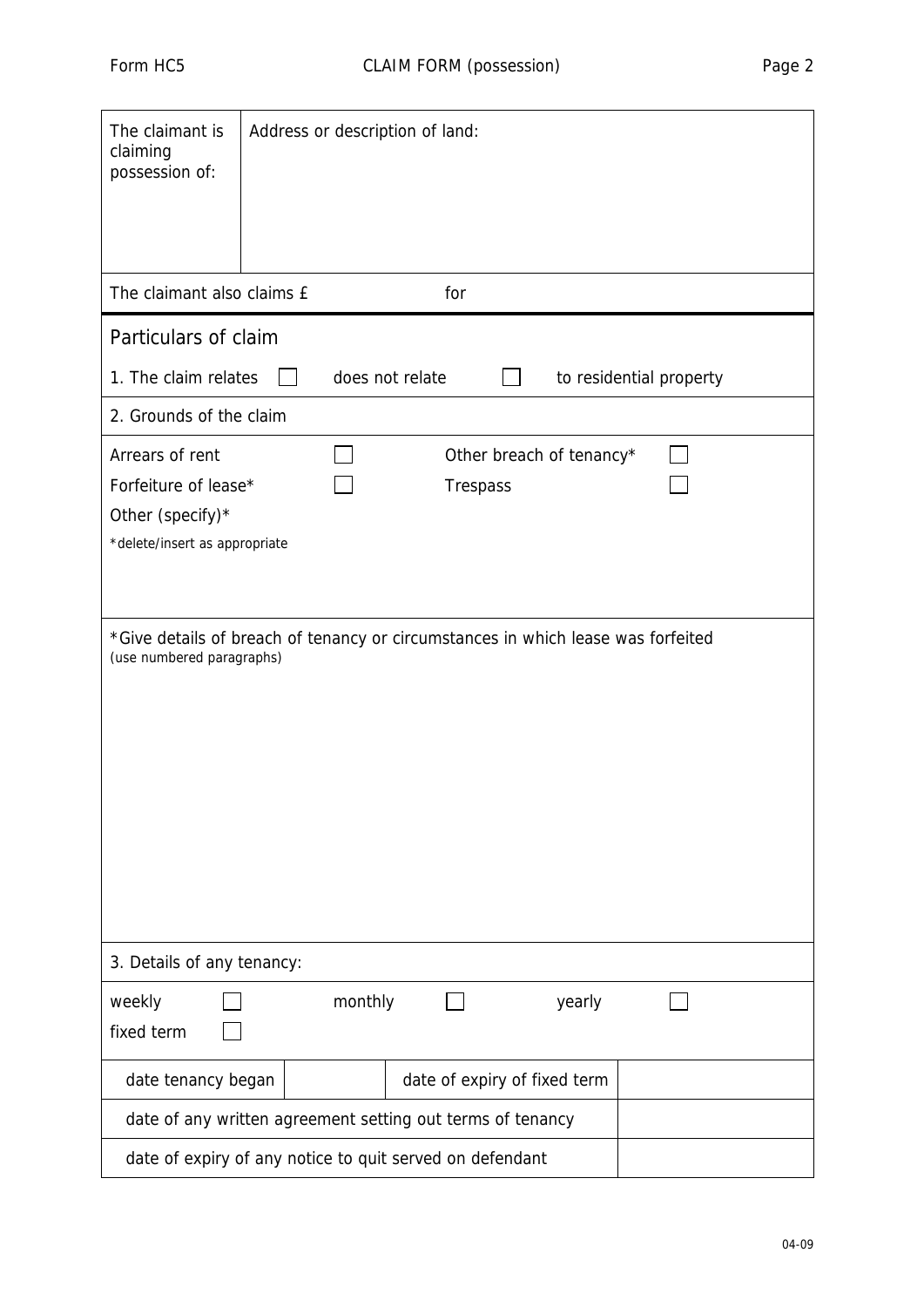| 4. If claim is against trespasser(s) state -                                                                         |  |  |
|----------------------------------------------------------------------------------------------------------------------|--|--|
| details of claimant's interest in the land or basis of claimant's right to possession<br>(use numbered paragraphs)   |  |  |
|                                                                                                                      |  |  |
|                                                                                                                      |  |  |
|                                                                                                                      |  |  |
|                                                                                                                      |  |  |
|                                                                                                                      |  |  |
| circumstances in which the land has been occupied without licence or consent<br>(use numbered paragraphs)            |  |  |
|                                                                                                                      |  |  |
|                                                                                                                      |  |  |
|                                                                                                                      |  |  |
|                                                                                                                      |  |  |
|                                                                                                                      |  |  |
| The claimant does not know the name(s) of (all) the defendant(s)                                                     |  |  |
| Is there likely to be a substantial dispute as to the facts?<br>Yes<br>No                                            |  |  |
| 5. If claim is also for money give particulars of the amount claimed<br>(use numbered paragraphs)                    |  |  |
|                                                                                                                      |  |  |
|                                                                                                                      |  |  |
|                                                                                                                      |  |  |
|                                                                                                                      |  |  |
|                                                                                                                      |  |  |
| If you need to continue on a separate sheet please use the prescribed form - 'HCC CONTINUATION<br>SHEET <sup>'</sup> |  |  |